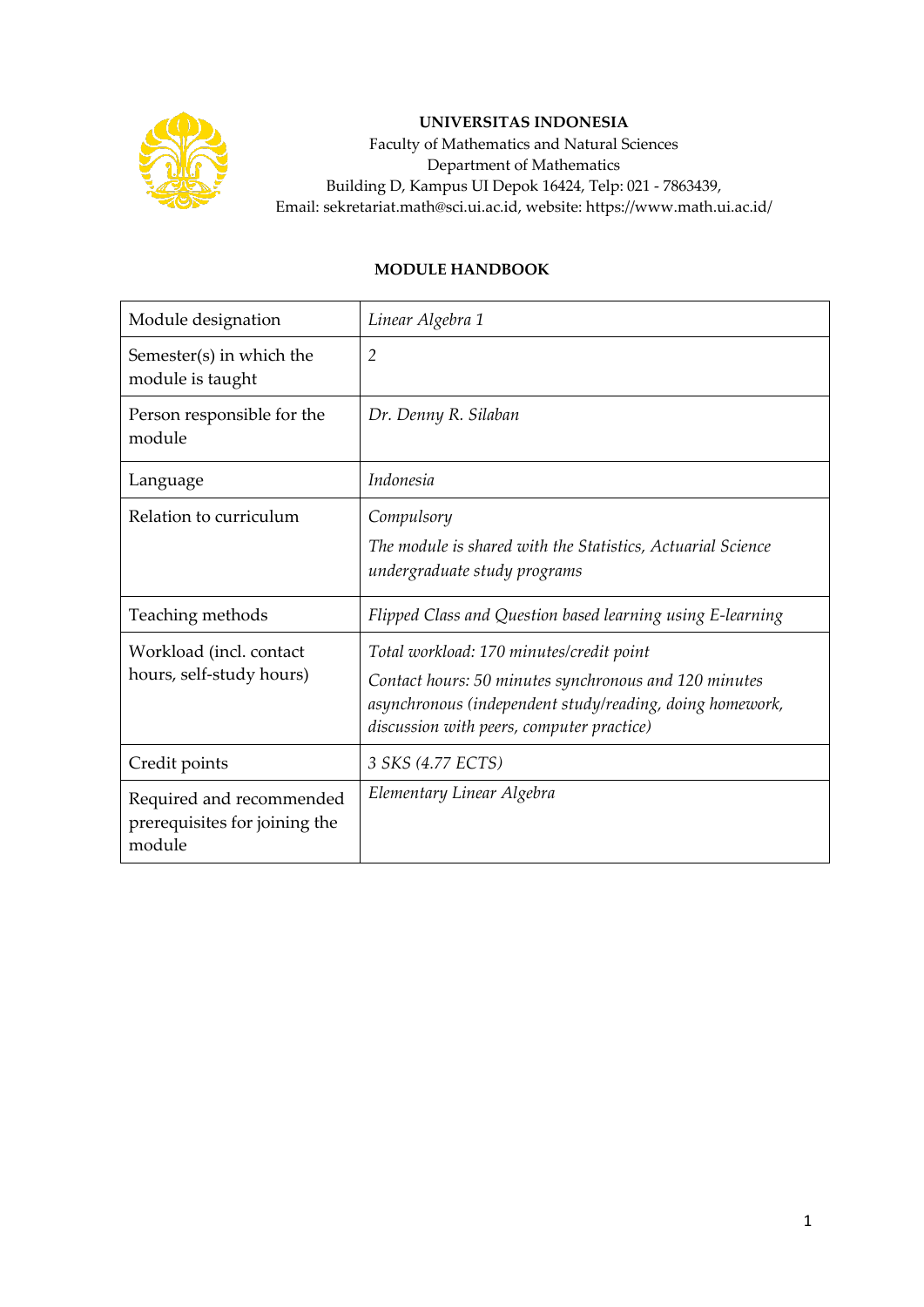|                            | After completing Elementary Linear Algebra courses, students       |  |  |  |  |
|----------------------------|--------------------------------------------------------------------|--|--|--|--|
| Module objectives/intended | are                                                                |  |  |  |  |
| learning outcomes          | 1.<br>able to apply the basic theories of mathematical thinking in |  |  |  |  |
|                            |                                                                    |  |  |  |  |
|                            | Linear Algebra 1 (C4).                                             |  |  |  |  |
|                            | Able to identify the structure of vector space and subspace<br>2.  |  |  |  |  |
|                            | $(C4)$ .                                                           |  |  |  |  |
|                            | Able to discover the basis and dimension of vector space<br>3.     |  |  |  |  |
|                            | $(C4)$ .                                                           |  |  |  |  |
|                            | Able to correlate between linear system equations and<br>4.        |  |  |  |  |
|                            | vector spaces and their properties (C4).                           |  |  |  |  |
|                            | Able to determine matrix transformation (C3).<br>5.                |  |  |  |  |
|                            | Able to relate between the invertibility matrix<br>6.              |  |  |  |  |
|                            | transformation and transformation's properties (C3).               |  |  |  |  |
|                            | Able to calculate eigen value and basis of eigen spaces of a<br>7. |  |  |  |  |
|                            | matrix (C3).                                                       |  |  |  |  |
|                            | Able to identify the nature of inner product space $(C3)$ .<br>8.  |  |  |  |  |
|                            | Able to compute orthonormal basis of a vector space using<br>9.    |  |  |  |  |
|                            | Gram-Schmidt process (C3).                                         |  |  |  |  |
|                            |                                                                    |  |  |  |  |
|                            | 10. Able to compute orthogonal diagonalization of symmetric        |  |  |  |  |
|                            | matrices (C3).                                                     |  |  |  |  |
|                            | 11. Able to examine real quadratic function by using matrix        |  |  |  |  |
|                            | methods (C3).                                                      |  |  |  |  |
|                            | 12. Able to identify general linear transformation and it's        |  |  |  |  |
|                            | properties $(C4)$                                                  |  |  |  |  |
|                            | 13. Able to use Linear Algebra software or toolkits (C3)           |  |  |  |  |
|                            |                                                                    |  |  |  |  |
| Content                    | Real vector space, subspace, basis and dimension, change of basis, |  |  |  |  |
|                            | row space, column space, null space, rank and nullity, linear      |  |  |  |  |
|                            |                                                                    |  |  |  |  |
|                            | transformation and its properties, composition and inverse         |  |  |  |  |
|                            | transformation, matrix for general linear transformation, eigen    |  |  |  |  |
|                            | value and eigen vector, inner product space and orthogonality,     |  |  |  |  |
|                            | Gram-Schmidt process, ortogonal diagonalization, quadratic         |  |  |  |  |
|                            | form, similarity.                                                  |  |  |  |  |
|                            |                                                                    |  |  |  |  |
| <b>Examination</b> forms   | Essay, multiple choice                                             |  |  |  |  |
|                            |                                                                    |  |  |  |  |